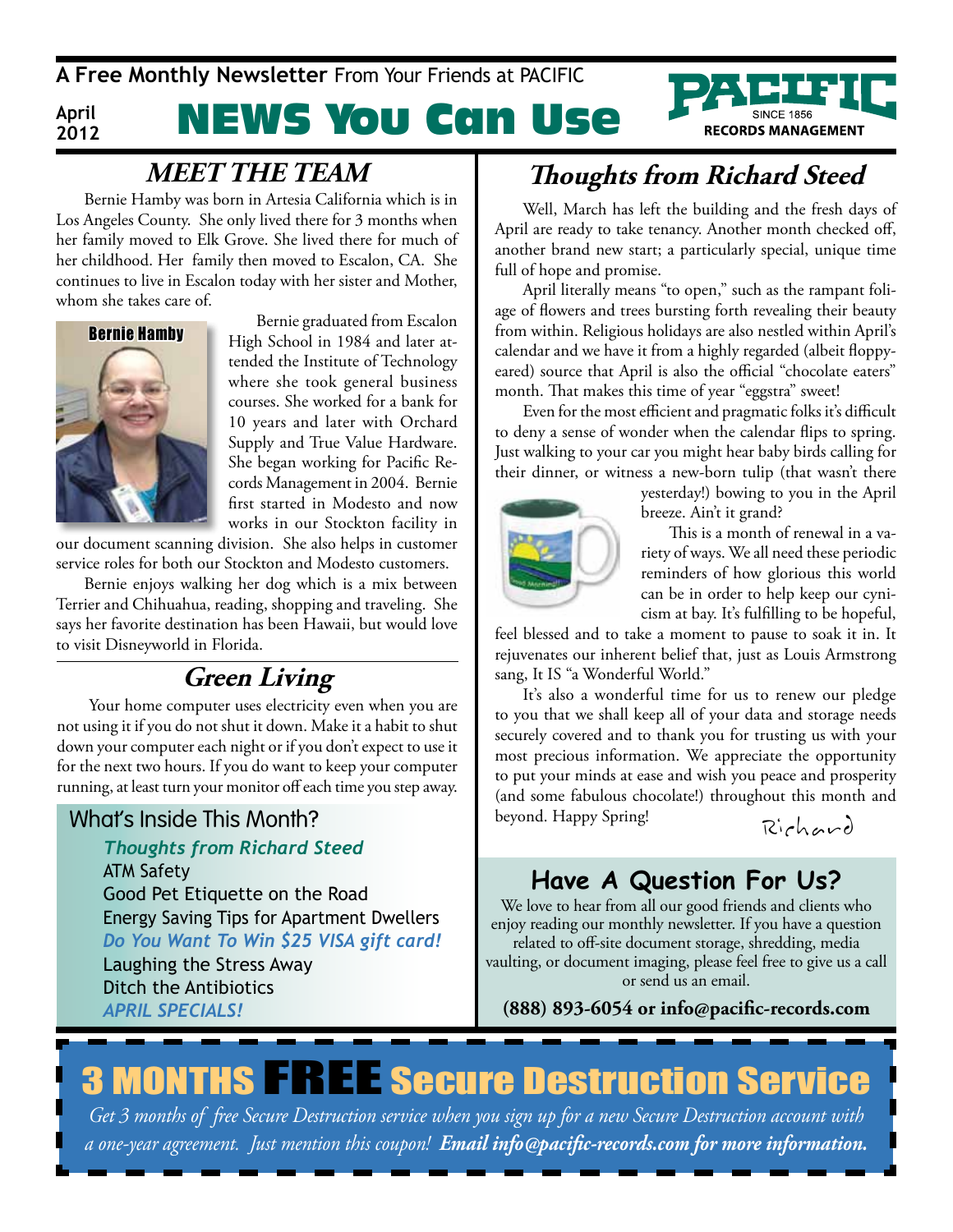### **Going Nuts: Tasty Recipes for Spiced and Sugared Nuts**

#### SuGARED PEANuTS

In a heavy saucepan, combine two cups of peanuts, one cup of sugar, and 1/2 cup of water. Cook over medium heat until the sugar



dissolves, about ten minutes. Spread the peanuts on a buttered sheet pan and bake in a 300 degree oven for 15 minutes. Cool and store in a covered container.

#### CROCkPOT SuGARED WALNuTS

In a crockpot, stir 16 ounces of walnut pieces and 1/2 cup melted butter together. Add 1/2 cup confectioners' sugar and stir until well blended. Cook on low heat, stirring occasionally, until the nuts are coated with a crisp glaze, usually about two hours. Sprinkle the nuts with a well-blended mixture of cinnamon, allspice, and ginger. Cool before serving.

#### BARBECuED PECANS

Melt two tablespoons butter in a large saucepan. Add 1/4 cup Worcestershire sauce, one tablespoon ketchup, and two dashes hot sauce. Add four cups pecan halves and stir to coat well. Spread on a buttered sheet pan and toast at 400 degrees for about 15 to 20 minutes, stirring frequently. Cool before serving.

#### TERIYAkI ALMONDS

Toss two cups of almonds with one teaspoon of lemon juice, one tablespoon vegetable oil, 1/4 teaspoon onion powder, one tablespoon soy sauce, one teaspoon brown sugar, 1/2 teaspoon ginger, and 1/4 teaspoon garlic powder. Add salt to taste and toss to coat well. Spread on a buttered sheet pan and toast at 325 degrees for 15 minutes, stirring frequently. Cool and store in an airtight container.

### **Energy Saving Tips for Apartment Dwellers**

 Living in an apartment can mean that you are not able to change or upgrade your home as you would if you owned a home. You can still take some simple steps to reduce your energy costs. Consider these:

- Use easy-to-install window-sealing kits to block out drafts and save you on your energy bill.

- Change the filter in your furnace once a month during heating season.

- During winter, close drapes and blinds at night. This can reduce heat loss through windows by up to sixteen percent. - Move obstructing furniture and draperies away from radiators, baseboard units, and air registers.

## **April Events**

**Astrological Sign:**  Aries (Mar 21-Apr 20) & Taurus (Apr 21-May 21) Flowers: Daylily, Sweet Pea Birthstone: Diamond

- 1 April Fools Day
- 2 World Autism Awareness Day
- 4 National Day of Hope
- 5 National Fun at Work Day
- 6 Drowsy Driver Awareness Day
- 7 World Health Day
- 10 National Equal Pay Day
- 11 National Bookmobile Day
- 12 International Day of Human Space Flight
- 12 Walk on Your Wild Side Day
- 14 International Moment of Laughter Day
- 15 National Take a Wild Guess Day
- 17 Blah Blah Blah Day
- 17 National Stress Awareness Day
- 18 International Amateur Radio Day
- 19 National High Five Day
- 22 Earth Day
- 22 National Jelly Bean Day
- 23 World Book and Copyright Day
- 24 National Teach Children to Save Day
- 25 Administrative Professionals Day
- 25 Malaria Awareness Day
- 26 Poem in Your Pocket Day
- 26 Richter Scale Day
- 26 Take Our Daughters and Sons to Work Day
- 27 National Arbor Day
- 28 National Rebuilding Day
- 28 Spring Astronomy Day
- 28 Workers Memorial Day
- 28 World Healing Day
- 28 World Veterinary Day
- 30 National Honesty Day

#### *April is also:*

Alcohol Awareness Month Cancer Control Month Defeat Diabetes Month Prevention of Animal Cruelty Month Workplace Conflict Awareness Month World Habitat Awareness Month

### **ATM Safety**

Using an ATM can put you at risk for theft or personal injury. To stay safe, avoid use ATMs during night time hours or in low-traffic areas. Have your card out of your wallet be-



fore approaching the ATM. Never write your personal identification number on your card and shield your hands from view when entering the number. Finally, put your money away before leaving the ATM and always take your receipt.

The material contained in this newsletter is for informational purposes only and is based upon sources believed to be reliable and authoritive; however, it has not been independently verified by us. This newsletter should not be construed as offering professional advice. For guidance on a specific matter, please consult a qualified professional.

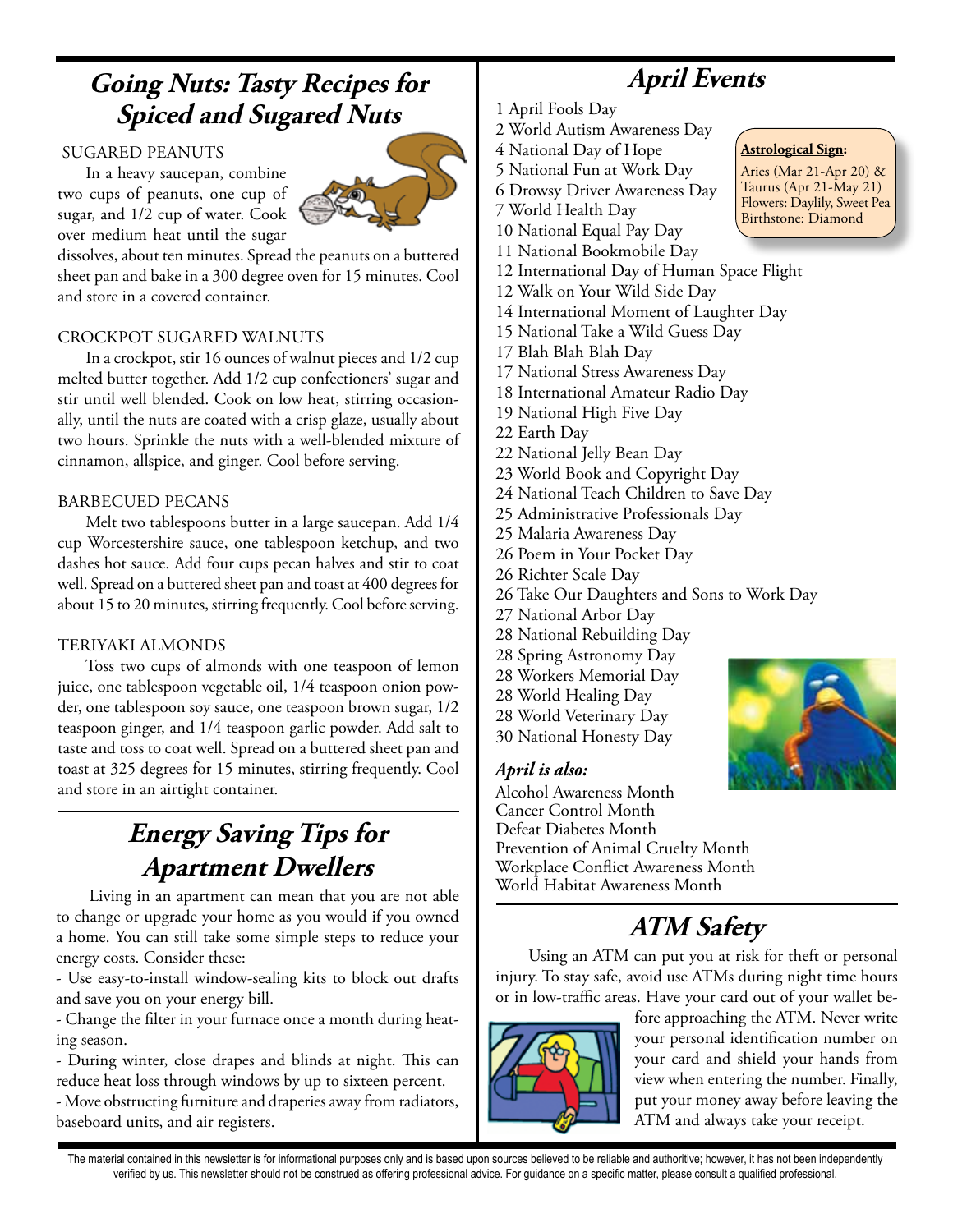#### **April Service Awards** Celebrating Pacific Employee Anniversaries **9 years** Jerry Pineda **5 years** Sanjay "Jay" Prasad **5 years** Tony Douglas

### **Good Pet Etiquette on the Road**

 When you are traveling with your pet, you can have a better time for you and your animal if you keep in mind these pet etiquette tips.

- Make sure your pet is healthy before you leave home. Get a check-up at your vet. Tell him or her where you are traveling so that you can get some information on how to keep your pet healthy on the road.

- keep vaccinations current and double-check requirements if you are traveling outside of the country or to a quarantine area.

- Let your pet get used to its carrier before you leave home. It is best to give your dog or cat a few weeks to feel comfortable in a carrier.

- If you are flying with your pet, don't feed him or her within four hours of takeoff. No water should be given within two hours of takeoff.

### **Do You Want To Win A \$25 VISA Gift Card?**

Each month we'll give you a new challenge of some type. All those who reply with a correct answer are eligible to win. At the end of the month we'll draw a lucky name.



Here is this month's challenge:

**Riddle:** What goes round the house and in the house but never touches the house?

**Last Month's Answer to:** *I'm as big, okay bigger than an elephant, but lighter than a feather. What am I?*

THE WIND

**Last month's Winner:**

**Jennifer Bustamante City of Riverbank**

Email your answer to **info@pacific-records.com**

### **Internet Tidbit**

 You love your social network. Now you can have a social network for your dog or cat. Go to Dogster.com or Catster.com and become a member. When you visit the Community section of the website, you can



join or start a group. Each group is focused on a particular topic, like a breed, a cause, or even pet owners local to you. Meet up with other pet owners to share information and social time with your animal. You will also find listings of local pet businesses, dog parks, reviews, and more.

# **Travel Tip**

 If you are traveling with young children, you know it can be a challenge to keep them entertained in the car or on a plane. Pack a small bag ahead of time with simple, inexpensive toys that you wrap individually in gift wrap. Pull one out every time you need a new distraction for your little one. Not only is unwrapping the item fun, but it can then be played with for some time. Just remember that you cannot take wrapped items through airport security, so bring the goods and supplies with you and take a moment away in the terminal to wrap them before getting on the plane.

Prosperity depends more on wanting what you have than having what you want. – Albert F. Geoffrey

True prosperity is the result of well-placed confidence in ourselves and our fellow man. – Benjamin Burt